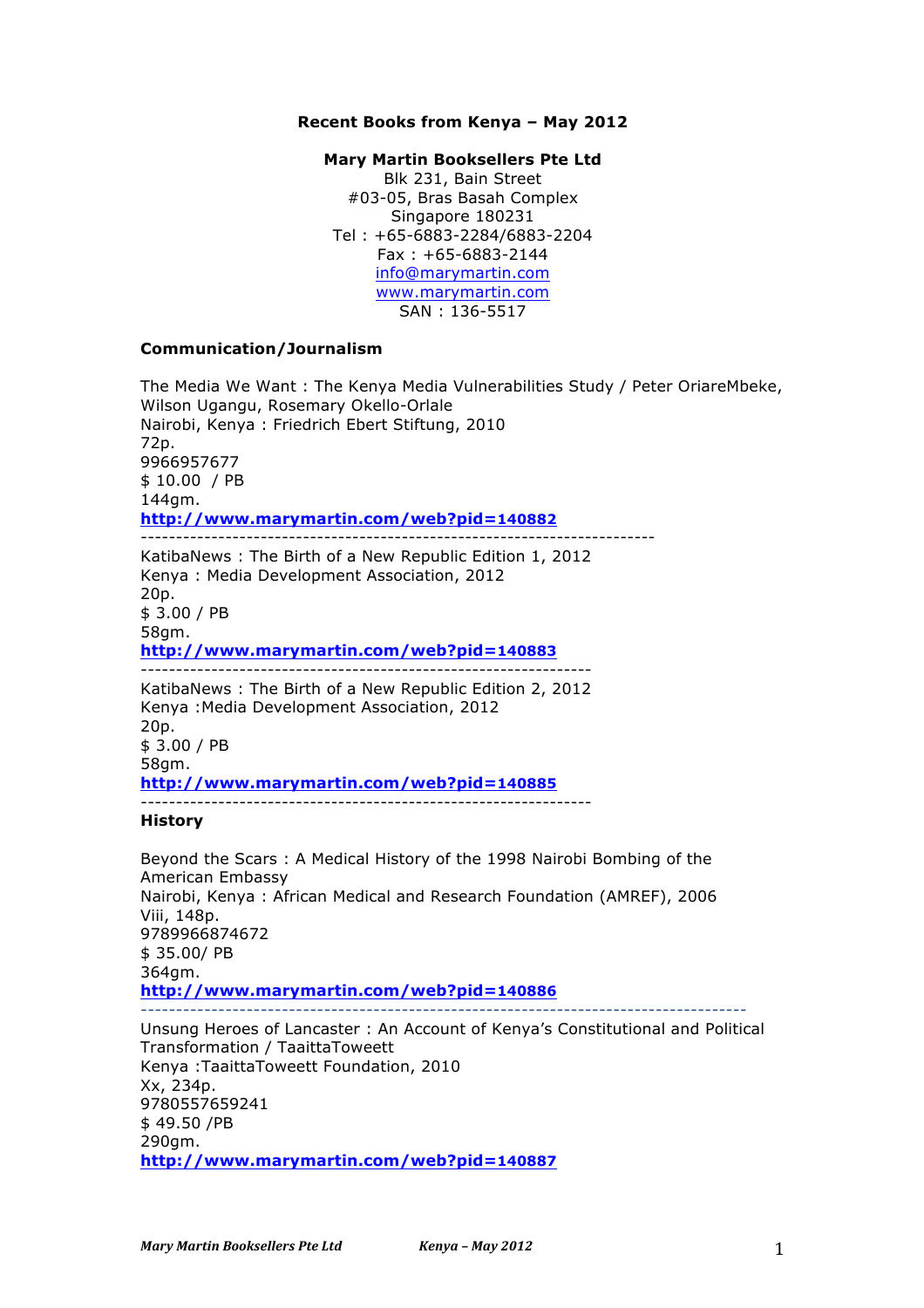------------------------------------------------------------------------- **Law** Doings, Non-Doings and Mis-Doings by Kenya Chief Justices 1963-1998 / Abdul MajidCockar; (Ed) Zarina Patel Nairobi, Kenya :Zand Graphics Ltd., 2012 X, 290p. 9966712356 \$ 85.00 / PB 582gm. **http://www.marymartin.com/web?pid=140888** ------------------------------------------------------------------------- Kenya's Constitution : An Instrument for Change / Yash Pal Ghai, Jill Cottrell Ghai Nairobi, Kenya :Katiba Institute, 2011 Ix, 176p. 9789966712349 \$ 15.00 / PB 350gm. **http://www.marymartin.com/web?pid=140890** ------------------------------------------------------------------------- Towards an Election Dispute Resolution Model for Kenya : A Best Practices Comparative Approach / (Eds) KivuthaKibwana, ChemurgorSainna Nairobi, Kenya: The Kenyan Section of the International Commission of Jurists, 2009 Vii, 114p. 9960958061 \$ 20.00/ PB 432gm. **http://www.marymartin.com/web?pid=140891** ------------------------------------------------------------------------- Towards Judicial Independence and Accountability in Kenya Nairobi, Kenya: The Kenyan Section of the International Commission of Jurists, 2009 Ix, 128p. 9966958479 \$ 20.00/ PB 240gm. **http://www.marymartin.com/web?pid=140893** ------------------------------------------------------------------------- Judiciary Watch Report : Readings on the Rule of Law in Africa : Volume VII / (Ed) J. OsogoAmbani Nairobi, Kenya: The Kenyan Section of the International Commission of Jurists, 2008 X, 315p. 9966958304 \$ 35.00/ PB 424gm. **http://www.marymartin.com/web?pid=140894** -------------------------------------------------------------------------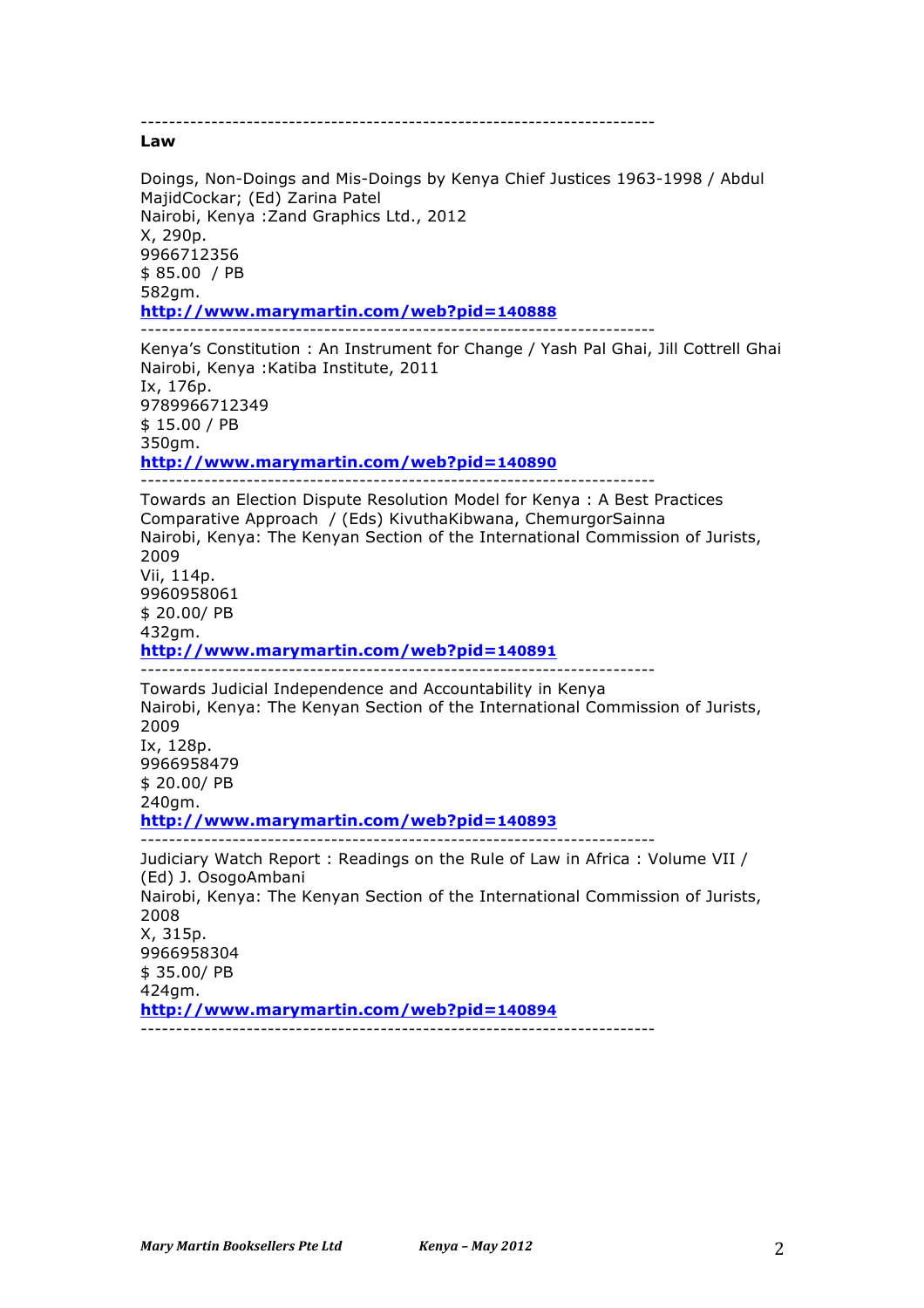Judiciary Watch Report : The African Human Rights System : Towards the Coexistence of the African Commission on Human and Peoples' Rights and African Court on Human and Peoples' Rights : Volume IV / (Ed) FransViljoen Nairobi, Kenya: The Kenyan Section of the International Commission of Jurists, 2006 Viii, 189p. 9966958991 \$ 25.00/PB 334gm. **http://www.marymartin.com/web?pid=140895** ------------------------------------------------------------------------- Konrad Adenauer Stiftung : African Law Study Library Vol.4. /(Ed) HartmutHamann, Jean-Michel Kumbu Nairobi, Kenya : Rule of Law Program for Sub-Saharan Africa, 2010 72p..(English) 9789966021007 Bilingual – English & French \$ 40.00/ PB 440gm. **http://www.marymartin.com/web?pid=140897** ------------------------------------------------------------------------- Konrad Adenauer Stiftung : African Law Study Library Vol.6 /(Ed) HartmutHamann, Jean-Michel Kumbu Nairobi, Kenya : Rule of Law Program for Sub-Saharan Africa, 2011 184p.(English) 9789966021021 Bilingual – English & French \$ 50.00/ PB 1010gm. **http://www.marymartin.com/web?pid=140546** ------------------------------------------------------------------------- Konrad Adenauer Stiftung : African Law Study Library Vol.7 /(Ed) HartmutHamann, StanislasMakoroka Nairobi, Kenya : Rule of Law Program for Sub-Saharan Africa, 2011 106p.(English) 9789966021038 Bilingual – English & French \$ 50.00/ PB 700gm. **http://www.marymartin.com/web?pid=140899** ------------------------------------------------------------------------- Konrad Adenauer Stiftung : African Law Study Library Vol.8. /(Ed) HartmutHamann, KalalaIlunga-Matthiesen, Adalbert Sango Mukalay Nairobi, Kenya : Rule of Law Program for Sub-Saharan Africa, 2011 108p.(English)

9789966021045 Bilingual – English & French \$ 50.00/ PB 534gm. **http://www.marymartin.com/web?pid=140900** -------------------------------------------------------------------------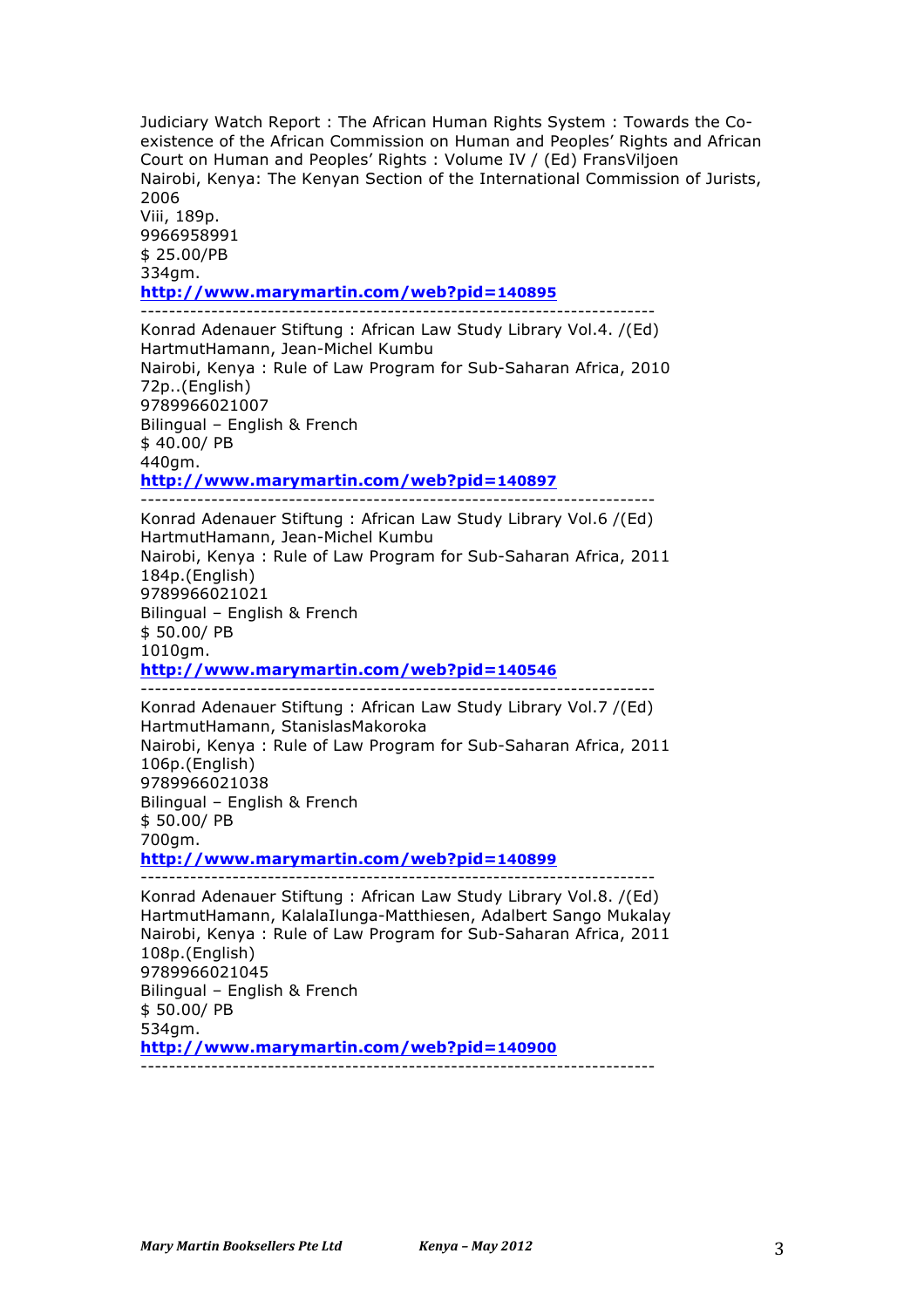Konrad Adenauer Stiftung : African Law Study Library Vol.9. /(Ed) HartmutHamann, Jean Claude Mubalama, MurhegaMashanda Nairobi, Kenya : Rule of Law Program for Sub-Saharan Africa, 2012 90p.(English) 9789966021052 Bilingual – English & French \$ 50.00/ PB 504gm. **http://www.marymartin.com/web?pid=140901** -------------------------------------------------------------------------

### **Library Science**

KenalNews : A Newsletter of the Kenya National Library Service – Issue 11 January 2012 Nairobi, Kenya : Kenya National Library Service, 2012 24p. \$ 12.00 /PB 120gm. **http://www.marymartin.com/web?pid=140903** -------------------------------------------------------------------------------

## **Literature**

Jahazi : Culture Arts Performance Vol.1. No.4. 2011 Nairobi, Kenya :Twaweza Communications, 2011 80p. 9789966028211 \$ 24.00 /PB 322gm. **http://www.marymartin.com/web?pid=140904** -------------------------------------------------------------------------

Tales from Africa / Susan Wood Nairobi, Kenya :Acrodile Publishing Limited, 2010 169p. 9966724966 \$ 22.00 / PB 284gm. **http://www.marymartin.com/web?pid=140905**

#### -------------------------------------------------------------------------

## **Official Publications**

Kenya National Bibliography 2009 Nairobi, Kenya : Kenya National Library Service, 2011 Vi, 156p. 996692616x \$ 50.00 / PB 430gm. **http://www.marymartin.com/web?pid=140906**

------------------------------------------------------------------------- Economic Survey 2012 [KENYA]

Nairobi, Kenya : Kenya National Bureau of Statistics, 2012 Xxii, 255p. 996676741x \$ 65.00/PB 740gm. **http://www.marymartin.com/web?pid=140907** -------------------------------------------------------------------------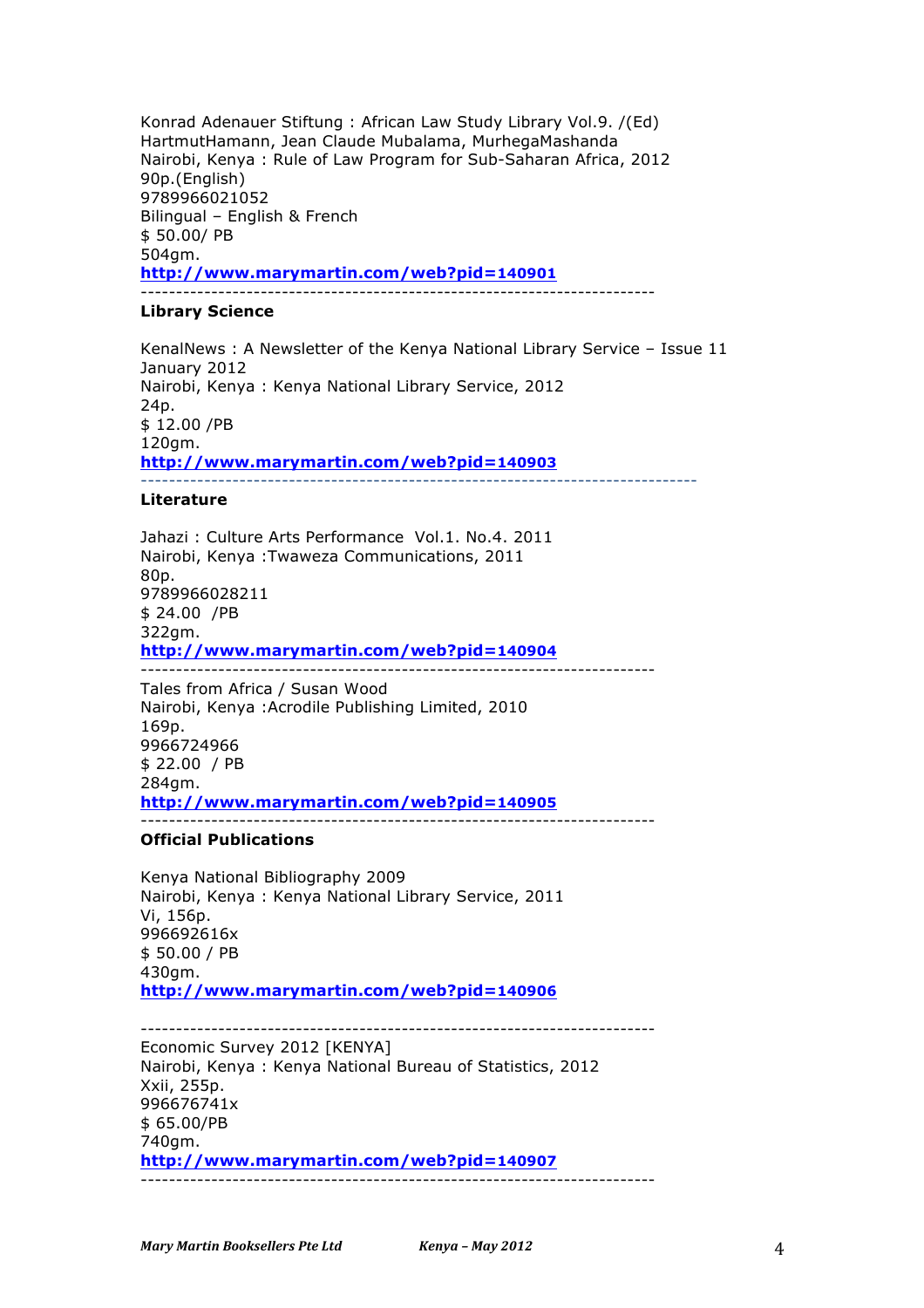# **Politics**

Defining Moments : Reflections on Citizenship, Violence and the 2007 General Elections in Kenya / (Ed) KimaniNjogu Nairobi, Kenya :Twaweza Communications, 2011 Xxi, 189p, 9879966028310 \$ 30.00 / PB 276gm. **http://www.marymartin.com/web?pid=140908** -------------------------------------------------------------------------

Political Succession in East Africa : In Search for a Limited Leadership / (Ed) Chris Maina Peter, Fritz Kopsieker Nairobi, Kenya : Friedrich Ebert Stiftung, 2006 Xx, 150p. 9966957057 \$ 20.00/ PB 230gm. **http://www.marymartin.com/web?pid=140909** -------------------------------------------------------------------------

Dawn of Rainbow : The Untold Intrigues of Kenya's First Coalition Government / Shem J. Ochuodho Nairobi, Kenya : Adage Publishing and Information Services, 2012 Xv, 260p. 9966744207 \$ 45.00 / PB 510gm. **http://www.marymartin.com/web?pid=140911** -------------------------------------------------------------------------

Participatory Planning in Kenya's Local Authorities : A Study of the Budget Day / Julius Mbeya, RomanusOpiyo, Morris Odhiambo Nairobi, Kenya : Centre for Law and Research International (CLARION), 2011 Vii, 103p. 9966915842 \$ 15.00 / PB 152gm. **http://www.marymartin.com/web?pid=140914** -------------------------------------------------------------------------

Kenya MPYA : Selecting and Holding County and National Leaders to Account / Mike Mutungi Kenya : Mike Mutungi, 2011 Vi, 62p. 9789966690746 \$ 28.00/ PB 164gm. **http://www.marymartin.com/web?pid=140916** -------------------------------------------------------------------------

The County : Understanding Devolution and Governance in Kenya /J.N. Burugu Nairobi, Kenya : Centre for Leadership Education and Development (CLEAD) International, 2010 212p. 9789966152695 \$ 39.50 / PB 274gm. **http://www.marymartin.com/web?pid=140918** -------------------------------------------------------------------------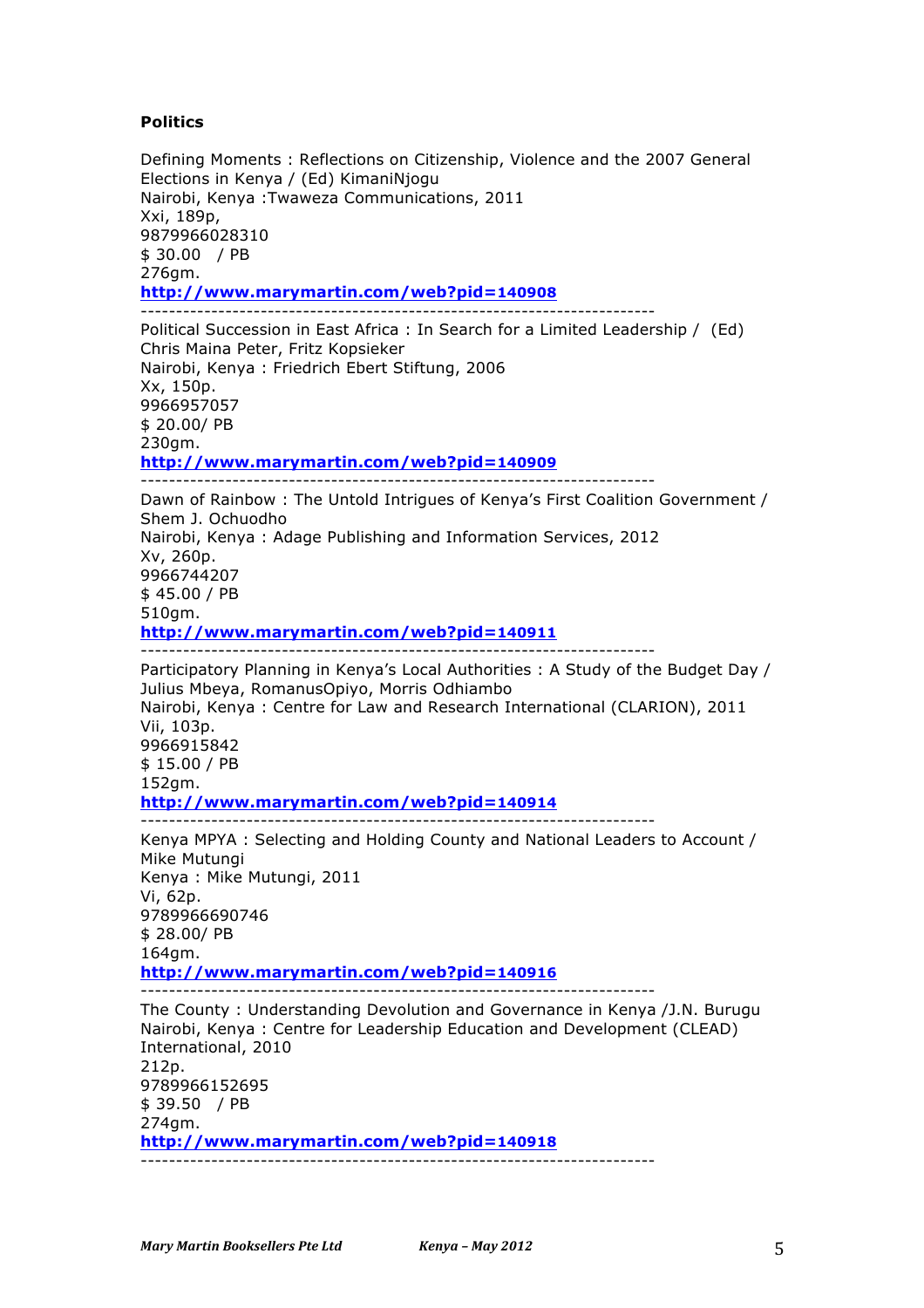Electors and the Politics of Parliamentary Representation in Kenya / Joshua Kivuva, Morris Odhiambo, Julius Mbeya Nairobi, Kenya : CLARION, 2011 Viii, 140p. 9966915966 \$ 20.00 / PB 204gm. **http://www.marymartin.com/web?pid=140921** -------------------------------------------------------------------------

Integrity in Kenya's Public Service : Illustrations from Goldenberg and Anglo-Leasing Scandals / (Ed) Joshua Kivuva, Morris Odhiambo Nairobi, Kenya : Centre for Law and Research International (CLARION), 2010 Xx, 256p. 9966915737 \$ 25.00 /PB **http://www.marymartin.com/web?pid=140922** --------------------------------------------------------------------

## **Religion – Christianity**

Reconciliation, Justice, and Peace : The Second African Synod / (Ed) Agbonkhianmeghe E. Orobator Nairobi, Kenya : Acton Publishers, 2011 Xi, 259p. 9966888438

- 1. African, Synod  $(2^{nd} : 2009 :$  Rome, Italy)
- 2. Christian Sociology Catholic Church Congresses
- 3. Christian Sociology Africa Congresses
- 4. Catholic Church Africa Congresses

\$ 33.75 / PB 352gm.

## **http://www.marymartin.com/web?pid=140923**

------------------------------------------------------------------------- Disability, Society, and Theology : Voices from Africa / (Ed) Samuel Kabue, Esther Momba, Joseph Galgalo, C.B. Peter Kenya : Zapf Chancery Publishers Africa Ltd., 2011 Xvi, 465p. Includes Bibliography and Index 9789966734174 \$ 40.00 / PB 536gm. **http://www.marymartin.com/web?pid=140924** -------------------------------------------------------------------------

Religions in Eastern Africa under Globalization / (Ed) J.N.K. Mugambi, Mary N. Getui Nairobi, Kenya : Acton Publishers, 2004 266p. 996688873x \$ 35.00 / PB 366gm. **http://www.marymartin.com/web?pid=140925** -------------------------------------------------------------------------